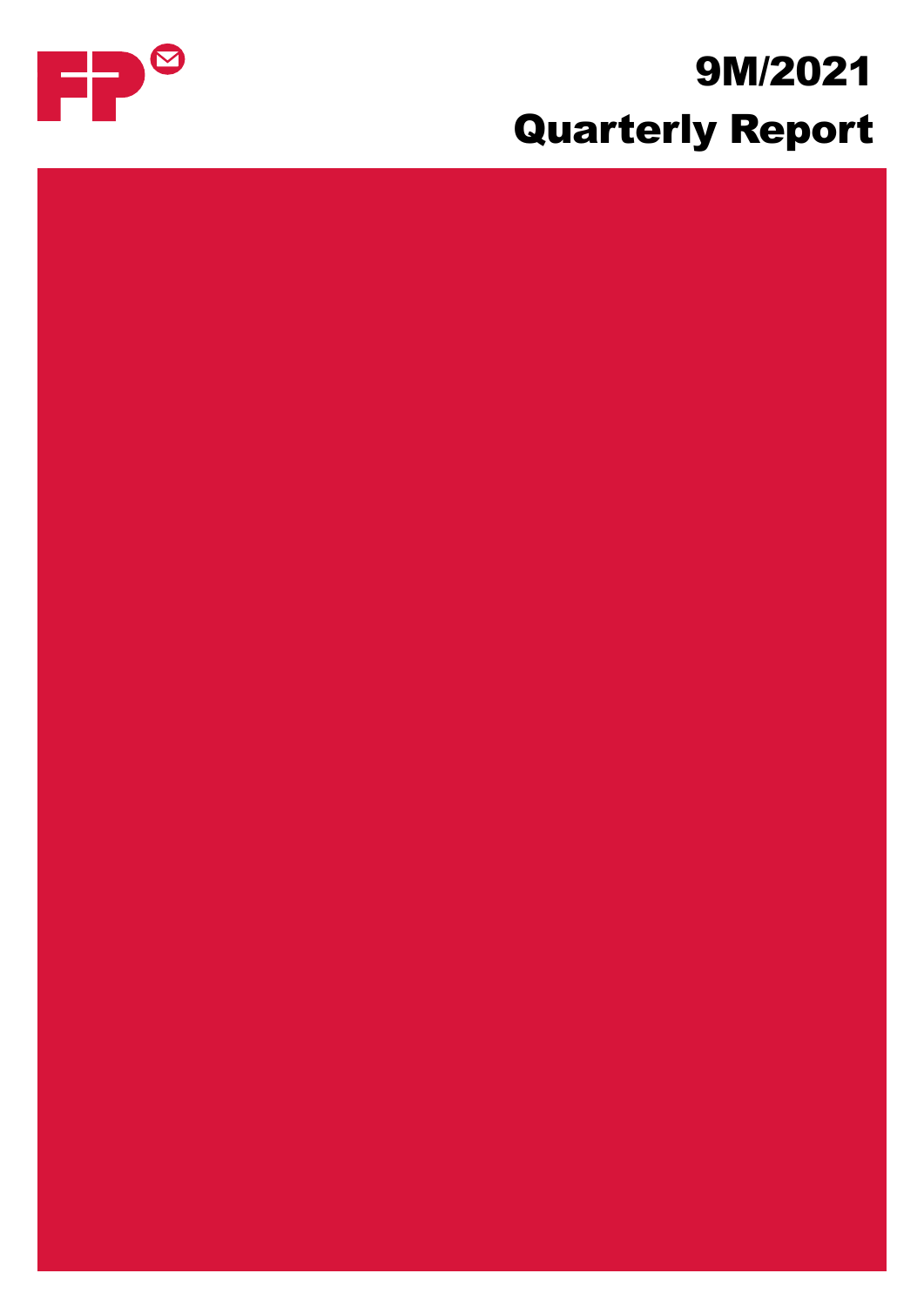#### **Key figures**



| <b>GROUP KEY FIGURES (IN EUR THOUSAND)</b> |         |           |         |         |         |  |
|--------------------------------------------|---------|-----------|---------|---------|---------|--|
|                                            | 2020/Q3 | 2020/Q4   | 2021/Q1 | 2021/02 | 2021/Q3 |  |
| Revenue                                    | 47,817  | 48,298    | 51,540  | 48,001  | 49,338  |  |
| <b>EBITDA</b>                              | 6,345   | $-11,506$ | 4,933   | 3,906   | 6,380   |  |
| as percentage of revenue                   | 13.3    | $-23.8$   | 9.6     | 8.1     | 12.9    |  |
| Consolidated profit                        | 1,156   | $-18,917$ | 875     | $-244$  | 1,579   |  |
| as percentage of revenue                   | 2.4     | N/A       | 1.7     | $-0.5$  | 3.2     |  |
| Equity                                     | 34,119  | 13,670    | 15,038  | 14,625  | 16,746  |  |
| as percentage of balance sheet<br>total    | 18.5    | 7.9       | 8.8     | 8.8     | 10.0    |  |
| Net debt                                   | 26,637  | 23,783    | 19,020  | 19,785  | 21,397  |  |
| as percentage of balance sheet<br>total    | 78      | 174       | 126     | 135     | 128     |  |
| Share price end of period (EUR)            | 3.22    | 3.20      | 3.10    | 3.21    | 3.03    |  |
| Earnings per share (basic in EUR)          | 0.13    | $-1.18$   | 0.05    | $-0.02$ | 0.10    |  |
| Earnings per share (diluted in EUR)        | 0.13    | $-1.18$   | 0.05    | $-0.02$ | 0.10    |  |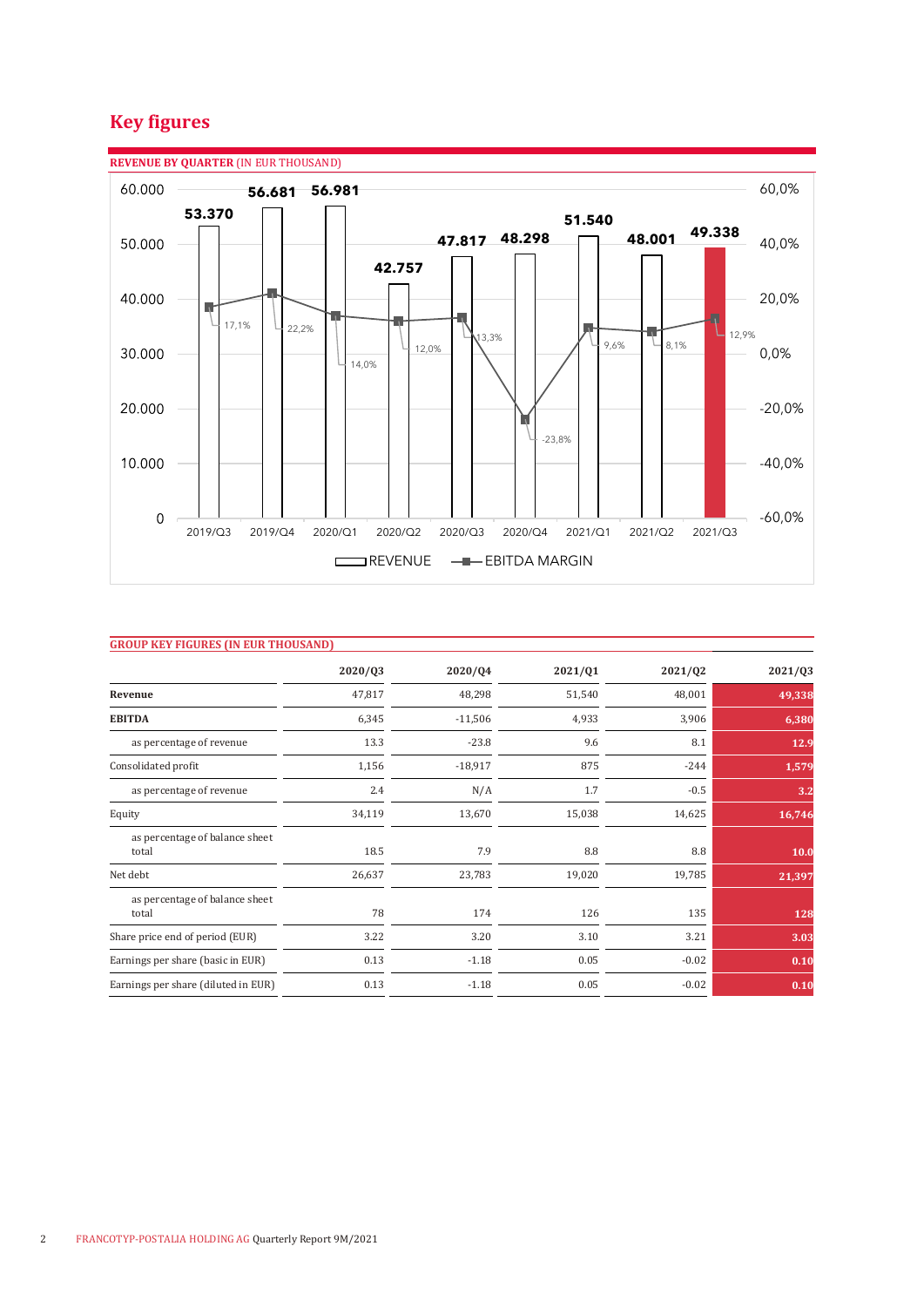## Solid first nine months of 2021 with positive business development

Total revenue for the first nine months of 2021 increases slightly by 0.9% to EUR 148.9 million compared to EUR 147.6 million in the prior-year period

Revenue in the Franking & Office Solutions business decreases by 2.6% to EUR 90.1 million; FP benefits from recurring revenue and office solutions (HEFTER) in a challenging environment; negative currency effects of EUR 2.1 million

Revenue in the Mail Services business develops positively, rising 6.4% to EUR 45.6 million in the first nine months

Revenue in the Software & BPA and IoT business increases by 8.3% to EUR 13.2 million with a continued focus on solutions with a clear customer value proposition

EBITDA amounts to EUR 15.2 million after EUR 19.5 million in the same period of the previous year; EBITDA margin at 10.2%. Normalised EBITDA of EUR 12.4 million, above the previous year's figure of EUR 9.6 million (up 29.6% year-on-year)

Free cash flow solid at EUR 4.6 million compared with EUR 7.1 million in the same period of the previous year

Forecast for 2021 revised: Management Board expects revenues in a range between EUR 198 million and EUR 201 million and an EBITDA within a range of EUR 17 million and EUR 18 million (EBITDA margin of 8.5% to 9.1%)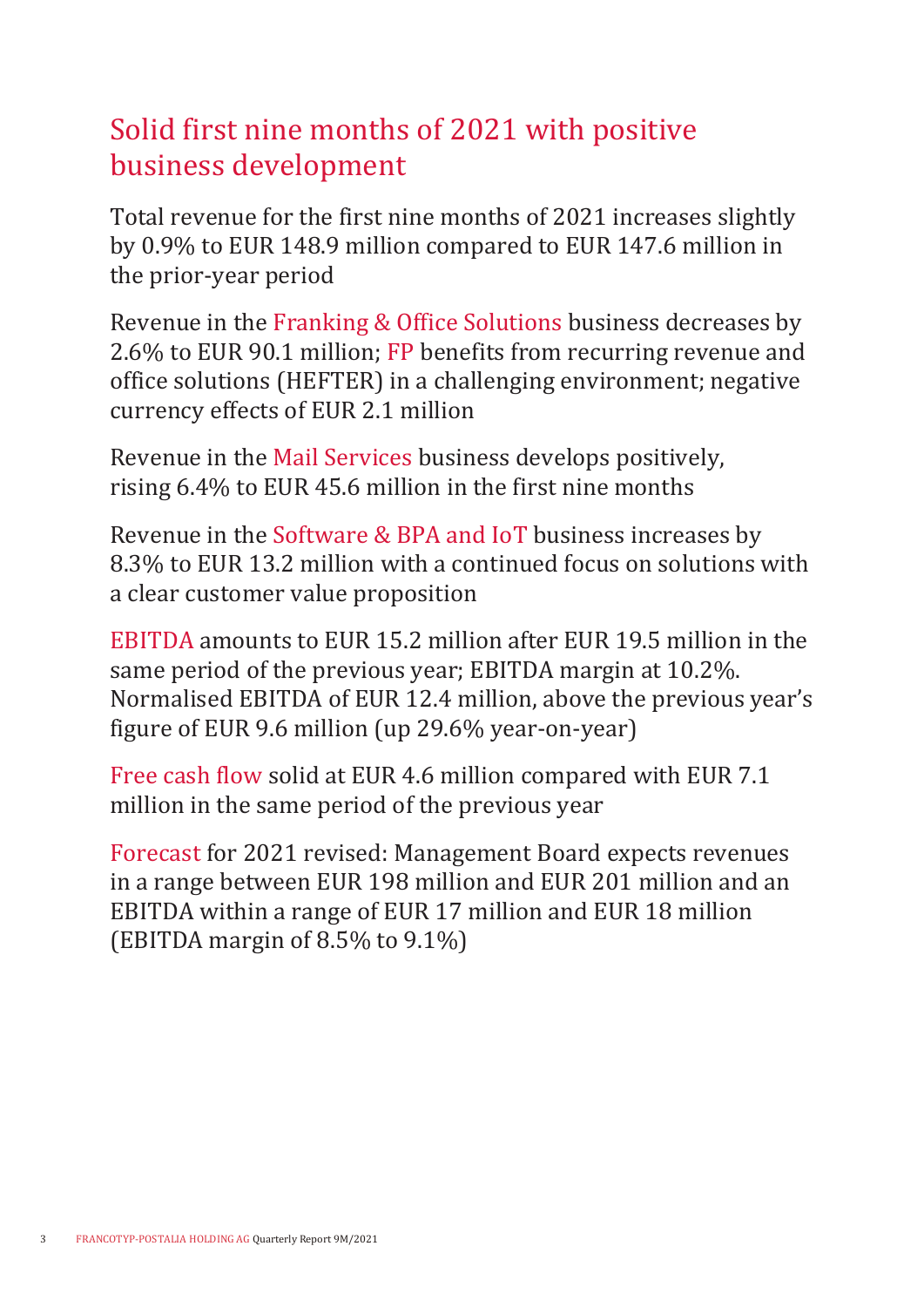#### **Dear shareholders and business partners,**

In this quarterly report, we not only wish to inform you about the business development in the first nine months of the current year, but also to take stock for the first time: of our FUTURE@FP transformation programme, what we have achieved up to now and what we want to achieve in the near future.

First, let's look at the figure and the business development. In the third quarter of 2021, revenue improved both year-on-year and in comparison to the previous quarter and amounted to EUR 49.3 million. Revenue in the first nine months of 2021 thus increased by 0.9% to EUR 148.9 million, putting it at the upper end of our expectations that were raised in August.

The positive revenue development and the consistent implementation of the measures from the FUTURE@FP transformation programme also had positive effects on profitability. EBITDA amounted to EUR 6.4 million in the third quarter, which represented a significant improvement as compared to the two previous quarters. The EBITDA margin came to 12.9%, showing that the measures to improve profitability are taking effect. On a like-for-like basis (not including own work capitalised, currency effects or coronavirus subsidies), normalised EBITDA after nine months improved by almost 30% to EUR 12.4 million after EUR 9.6 million in the same period of the previous year.

With the FUTURE@FP transformation programme, we set the course for a successful future for FP around half a year ago. During this period, we adjusted the cost base to the current revenue level, allowing us to achieve savings of EUR 5.2 million already in the first nine months. Further measures are being implemented to increase profitability.

The reorganisation into four business units with clear roles and responsibilities is simpler, more effective and helps us to become more customer-centric, market and commercially oriented. In the Franking & Office solutions, HEFTER has been integrated to expand product and service portfolio within Europe.

In the Software & Business Process Automation business, the two subsidiaries Mentana Claimsoft and IAB were merged at the beginning of November 2021. By increasing the integrated offer of input and output management, they are contributing to the expansion of FP's digital business areas. The same applies to the digital signature solution FP Sign. This product is being developed further in collaboration with customers to optimise it for use at both large and smaller companies. We also anticipate positive effects from the consolidation in the market for De-Mail providers. And last but not least, FP Parcel Shipping will be rolled out on additional markets internationally over the coming months. In the current fiscal year, we have already increased revenue in the Software & BPA and IoT business by a million euros year-on-year.

The Mail Services business is developing positively with a 6.4% increase in revenue to EUR 45.6 million. In particular, the share of business mail franking was increased significantly despite the pandemic. FP thus further strengthened its position in a highly competitive market in view of generally declining mail volumes.

In the coming months, we will systematically continue along the path we have taken to transform FP into a sustainably profitable international technology group. One of serval important initiatives will be to introduce a uniform ERP/CRM system. This will not only promote control and transparency, but will also form the basis for automated processing of various transactions internally as well as with customers and partners.

With our input and output management offers, we are able to become deeply integrated in our customers' processes. The possibility not only to provide them with the data in the required form, but also to create real added value with intelligent services, opens up exciting prospects. We are developing our solutions in close collaboration with customers and focussing on specific sectors and niche markets. This is where we see the greatest potential for FP subsequently to scale its offers successfully.

The progress that we have achieved so far in implementing the FUTURE@FP transformation programme validates our approach. In order to achieve our goal of turning the franking machine manufacturer FP into a real technology group, we will systematically work on implementing our FUTURE@FP transformation programme. We would be delighted if you would accompany us constructively on this journey.

Berlin, 18 November 2021

The Management Board of Francotyp-Postalia Holding AG

Carsten Lind Martin Geisel CEO CFO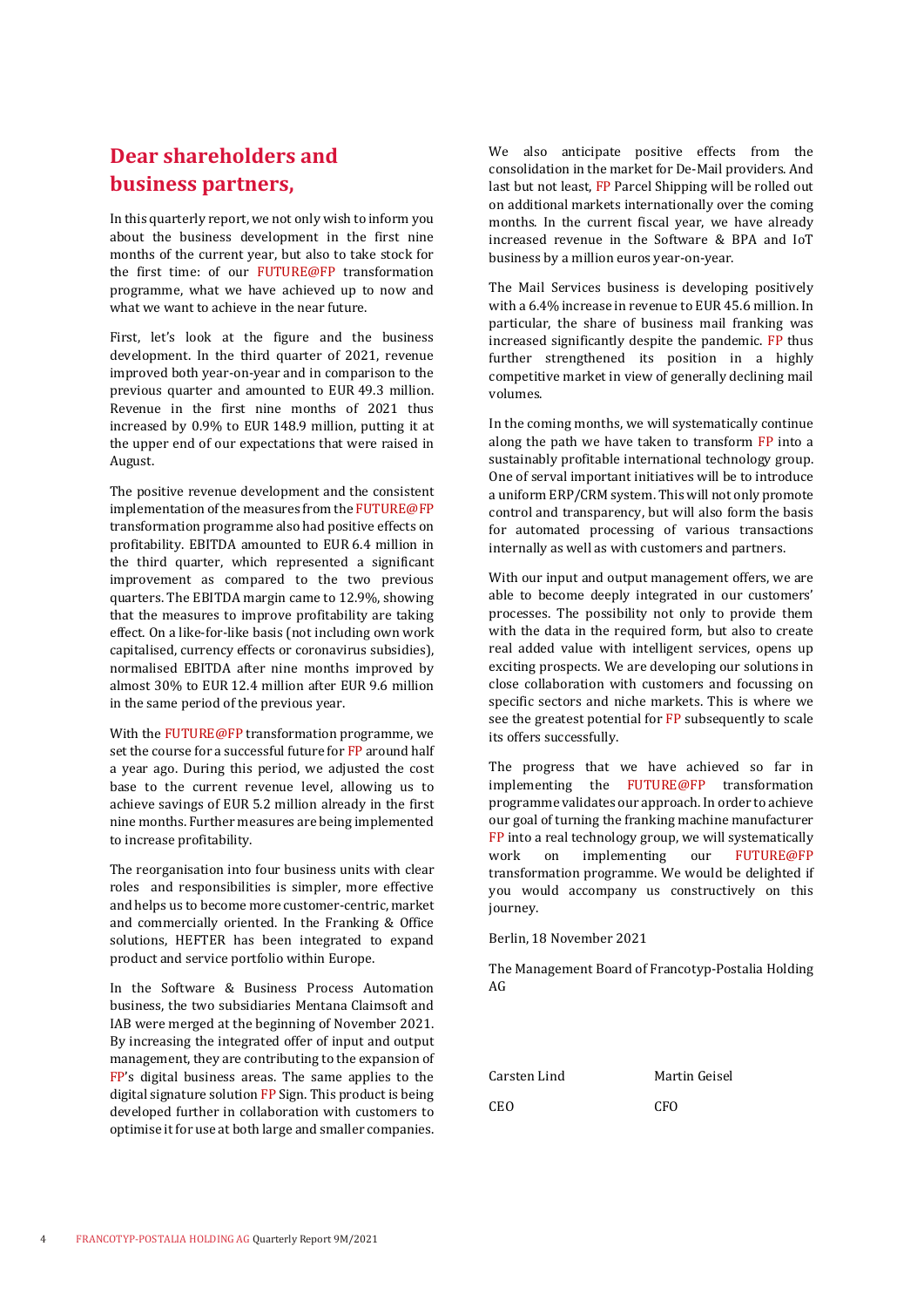#### **Overall statement: FP continues its positive development in the first nine months of 2021**

In the first nine months of 2021, the **FP** Group recorded positive business development. The company increased its revenue slightly, while for operating earnings and free cash flow there were year-on-year declines as expected. The **FP** Group is still working on its **FUTURE@FP** transformation programme to transform the company into a sustainably profitable international technology group in the long term.

In the first nine months of 2021, **FP** generated revenue of EUR 148.9 million compared to EUR 147.6 million in the same period of the previous year. This corresponds to a 0.9% increase in revenue. The effects of the coronavirus pandemic had a particularly strong impact at the beginning of the year. In the second and third quarter of fiscal year 2021 the negative effects on the business development decreased. At the same time, **FP** is continuously working on the implementation of the transformation programme **FUTURE@FP** transformation programme. Positive results are being seen here; the cost savings from the restructuring measures are taking effect. EBITDA amounted to EUR 15.2 million compared with EUR 19.5 million in the same period of the previous year. Free cash flow amounted to EUR 4.6 million compared with EUR 7.1 million in the previous year. Despite the effects of the coronavirus pandemic, the company thus developed stably, demonstrating the robustness of the **FP** Group's business model. The company also enjoys sufficient liquidity and – thanks to the existing syndicated loan agreement – financial flexibility and reserves.

Revenue in the Franking and Office Solutions business fell slightly by 2.6% to EUR 90.1 million in the first nine months of 2021 (same period of the previous year: EUR 92.5 million). Based on the existing product range, which is geared towards the small mail volume segment, and thanks to the high proportion of recurring revenue, the company has a robust business model and is well positioned. The company HEFTER Systemform, which was acquired in 2020, is still developing positively, for example with air purification systems and high-security shredders. The digital office solutions such as **FP** Parcel Shipping and Vision 360 are likewise contributing to the revenue development and are to be introduced in additional countries in future following the successful launch in the US. Foreign currency developments had a negative effect on revenue of EUR 2.1 million. Not including currency effects, revenue would therefore have remained stable.

The Mail Services business regarding the collection, franking and consolidation of business mail increased

further. In the first nine months of 2021, revenue amounted to EUR 45.6 million compared with EUR 42.9 million in the same period of the previous year, representing growth of 6.4%. The effects of the coronavirus pandemic could also be felt in this product area at the beginning of the year. Over the nine-month period, the processed mail volume increased slightly year-on-year.

Revenue in the Software & BPA and IoT business grew significantly again by 8.3% to EUR 13.2 million, compared with EUR 12.2 million in the same period of the previous year. In particular, business with input management, which was still impacted by the restrictions arising from the coronavirus pandemic at the beginning of the year, is continuing to develop positively. The signature solution **FP** Sign also recorded a continued positive business development. This innovative digital solution saw an improvement in the order pipeline due to the changed working conditions as a result of the pandemic. The partnership with DATEV eG entered into in April 2021 is also a positive step and will be expanded further with integration in the DATEV document management system in the fourth quarter of 2021. New functions for enterprise customers in particular and the simplified onboarding process for customers represent an important milestone in the **FUTURE@FP** programme. The solutions for electronic legal communication and for De-Mail are also developing positively after a competitor announced that it would withdraw from the De-Mail market. As part of the transformation, the Software & BPA and IoT product area is also still undergoing a validation focussing on business models with a clear value proposition for customers and significant scaling potential for **FP**.

#### **Earnings position: EBITDA declines as expected**

In the first nine months of 2021, the **FP** Group generated EBITDA of EUR 15.2 million compared to EUR 19.5 million in the same period of the previous year. This corresponds to a decrease of 21.8%. The EBITDA margin came to 10.2% (same period of the previous year: 13.2%). The higher cost of materials and lower own work capitalised had a negative effect. In contrast, savings in employee benefit expenses made a positive contribution to the development of EBITDA, as management structures were streamlined significantly, among other factors. Employee benefit expenses fell by 7.0% to EUR 42.6 million compared to EUR 45.8 million in the same period of the previous year. In the first nine months of 2021, the cost of materials rose by 6.9% year-on-year to EUR 74.6 million (same period of previous year: EUR 69.8 million), primarily due to the significant increase in expenses for power supply, raw materials,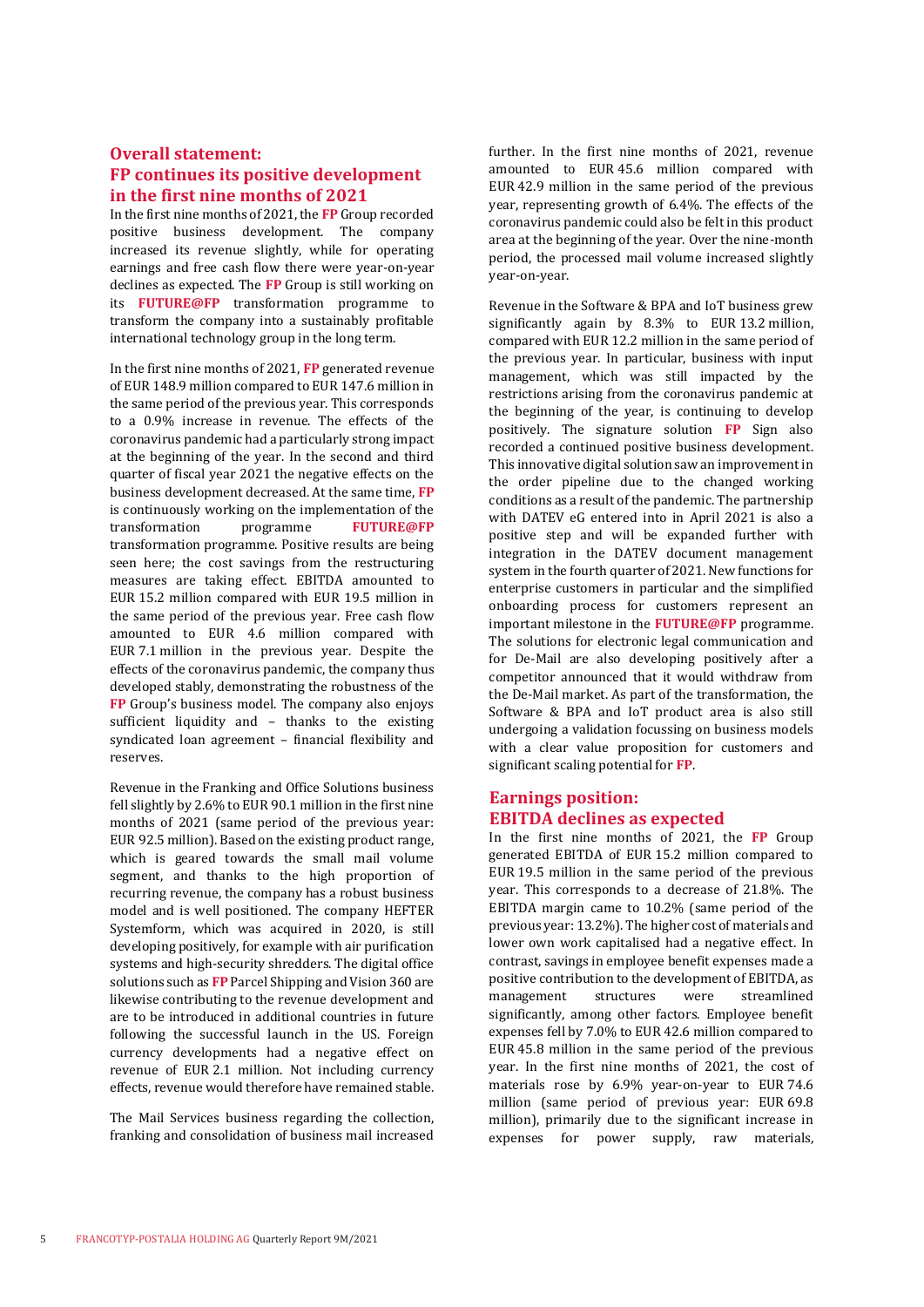consumables and supplies and due to the increase in the cost of purchased services as a result of the revenue growth in the Mail Services business. Other operating expenses in the first nine months of 2021 increased by 3.4% year-on-year to EUR 23.7 million. Staff-related costs increased by EUR 1.3 million and packaging and freight costs by EUR 0.9 million, while marketing costs decreased by EUR 0.5 million, travel expenses by EUR 0.4 million and legal and consulting costs by EUR 0.4 million. Amortisation, depreciation and writedowns declined by 7.7% to EUR 13.5 million in the first nine months of 2021. As a result of lower EBITDA, consolidated profit amounted to EUR 2.2 million in the first nine months of 2021, compared with EUR 3.8 million in the same period of the previous year. Earnings per share (EPS) reached EUR 0.14 compared to EUR 0.24 in the first nine months of 2020.

#### **Financial and asset position: Positive free cash flow in the first nine months of 2021**

In light of the pandemic situation, the **FP** Group has successfully focussed on cost control and liquidity management. At the same time, it is sustainably pressing ahead with the transformation. At EUR 9.6 million, the operating cash flow after nine months of 2021 was below the previous year's figure of EUR 17.6 million. Driven by the increase in measures to combat the coronavirus pandemic and a shift in the focus of investments, negative cash flow from investing activities declined to EUR 5.0 million in the first nine months of 2021 as against EUR 10.5 million in the same period of the previous year. This resulted in sound free cash flow of EUR 4.6 million after EUR 7.1 million in the same period of the previous year. Positive cash flow from operating activities is an important funding source for the **FP** Group. There are also loan agreements in place with financial institutions and finance leases. The **FP** Group's non-current and current financial liabilities decreased to EUR 39.9 million as at 30 September 2021, compared with EUR 47.0 million as at 31 December 2020. The decline is based partly on the repayment of liabilities to banks of EUR 6.9 million. The FP Group's cash amounted to EUR 18.5 million as at the end of the third quarter of 2021 (31 December 2020: EUR 23.2 million). The **FP** Group's net debt decreased to EUR 21.4 million as at 30 September 2021, compared with EUR 23.8 million as at the end of fiscal year 2020.

#### **Risks and opportunities**

The **FP** Group's risks, including with regard to the impact of COVID-19, and opportunities are discussed in detail in the combined management report for fiscal year 2020. The 2020 annual report is available online at https://www.fp-francotyp.com. There were no material changes in the reporting period compared

with the opportunities and risks described in the combined management report for fiscal year 2020. However, the further development of the pandemic situation is subject to increased uncertainty with regard to its duration and its impact. This uncertainty could have a negative influence on the **FP** Group's asset, financial and earnings position in fiscal year 2021 and beyond.

#### **FP revises forecast for 2021**

2021 has been shaped by the transformation of the **FP** Group. For the full year 2021, FP previously expected revenue of between EUR 192 million and EUR 200 million and earnings before interest, taxes, depreciation and amortisation (EBITDA) of between EUR 12 million and EUR 16 million (EBITDA margin of 6% to 8%).

In view of the continued good development, the management board revised the forecast for the 2021 financial year and is expecting a revenue a range between EUR 198 million and EUR 201 million and an EBITDA within a range of EUR 17 million and EUR 18 million (EBITDA margin of 8.5% to 9.1%) for the year as the whole.

Overall, business performance in the first nine months, especially the third quarter, was better than expected, resulting in a slight increase in revenue despite negative currency effects. In addition, expectations for the fourth quarter are adjusted, as higher cost savings were realised earlier than planned, particularly in personnel expenses. These are partly offset by increases in the cost of materials.

The company is pushing on with the restructuring in a targeted and speedy manner. With the **FUTURE@FP** transformation programme, the Management Board is laying the foundations for a successful Group in the future. Fiscal year 2021 is therefore a year of transition. The company will be streamlined in order to bring the business volume and costs into line. The aim is to create value for shareholders in the medium and long terms. The stable development confirms to the management that it is setting the right strategic course for the **FP** Group in the long term.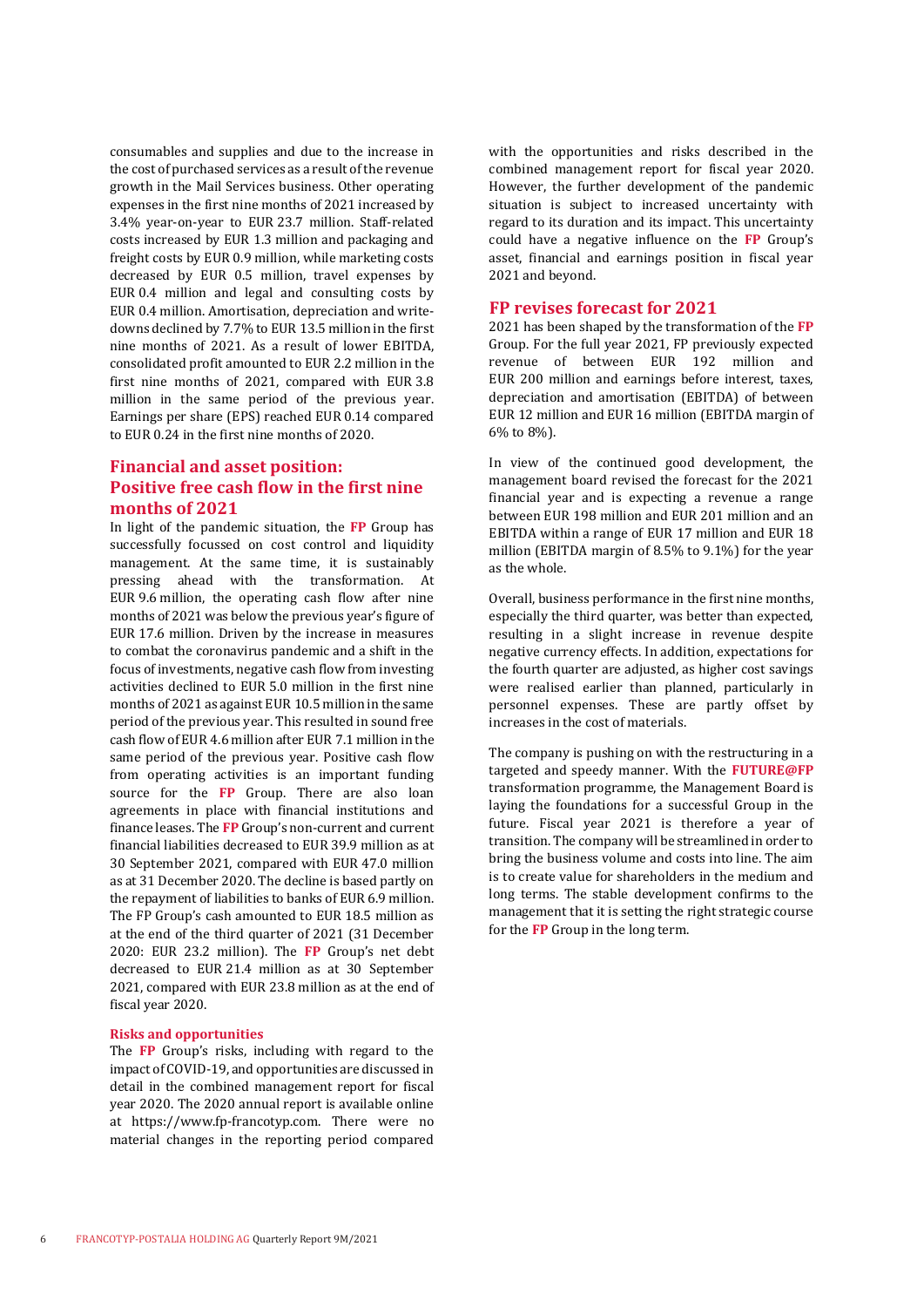# **CONSOLIDATED FIGURES**

#### **of Francotyp-Postalia Holding AG**

**for the Period from 1 January to 30 September 2021**

- **9** Consolidated Statement of Comprehensive Income
- **11** Consolidated Statement of Financial Position
- **13** Consolidated Cash Flow Statement
- **15** Consolidated Statement of Changes in Equity

The financial figures were prepared in line with the International Financial Reporting Standards (IFRSs), as adopted by the EU. However, this quarterly report is not an interim financial report as defined by the International Accounting Standard IAS 34.

Please note that there may be rounding differences compared to exact mathematical figures (monetary units, percentages, etc.).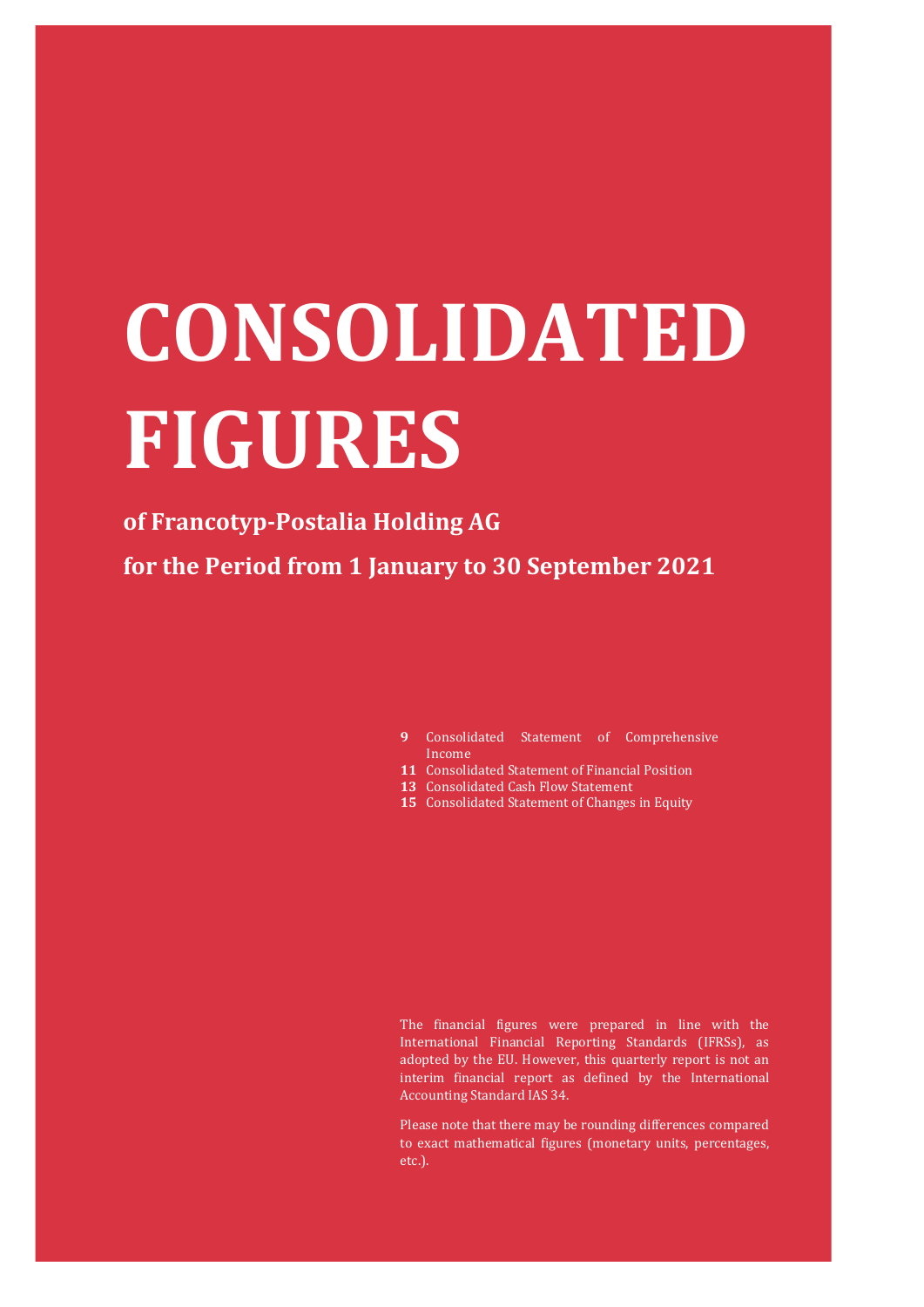#### **Consolidated Statement of Comprehensive Income for the Period from 1 January to 30 September 2021**

| in EUR thousand                                                                                         | 9M2021   | 9M 2020  | Q3 2021 | Q3 2020 <sup>1</sup> |
|---------------------------------------------------------------------------------------------------------|----------|----------|---------|----------------------|
| Revenue                                                                                                 | 148,878  | 147,555  | 49,338  | 47,817               |
| Changes in inventory                                                                                    | 2,948    | 560      | 1,170   | $-838$               |
| Own work capitalised                                                                                    | 3,990    | 7,434    | 1,032   | 1,578                |
| Other operating income                                                                                  | 1,094    | 3,478    | 415     | 2,185                |
| Cost of materials                                                                                       | 74,583   | 69,782   | 24,787  | 21,738               |
| a) Expenses for raw materials, consumables and<br>supplies                                              | 27,490   | 23,761   | 8,695   | 6,845                |
| b) Cost of purchased services                                                                           | 47,093   | 46,021   | 16,092  | 14,893               |
| Employee benefit expenses                                                                               | 42,600   | 45,804   | 13,081  | 14,587               |
| a) Wages and salaries                                                                                   | 35,829   | 38,690   | 11,023  | 12,346               |
| b) Social security contributions                                                                        | 6,150    | 6,493    | 1,846   | 2,042                |
| c) Expenses for pensions and other benefits                                                             | 621      | 621      | 212     | 199                  |
| Expenses from impairment losses less income from<br>reversals of impairment losses on trade receivables | 830      | 1,085    | 369     | 571                  |
| Other operating expenses                                                                                | 23,679   | 22,899   | 7,338   | 7,502                |
| Amortisation, depreciation and impairment                                                               | 13,482   | 14,606   | 4,516   | 4,680                |
| Net interest income                                                                                     | 880      | 916      | 359     | 296                  |
| a) Interest and similar income                                                                          | 1,910    | 1,794    | 677     | 539                  |
| b) Interest and similar expenses                                                                        | 1,030    | 878      | 318     | 243                  |
| Other financial result                                                                                  | 722      | $-91$    | 207     | $-209$               |
| Share of profit/loss of companies accounted for using the<br>equity method                              | 64       | $-57$    | O       | $-28$                |
| Income taxes                                                                                            | $-1,191$ | $-1,849$ | $-850$  | $-567$               |
| <b>Consolidated profit</b>                                                                              | 2,211    | 3,770    | 1,579   | 1,156                |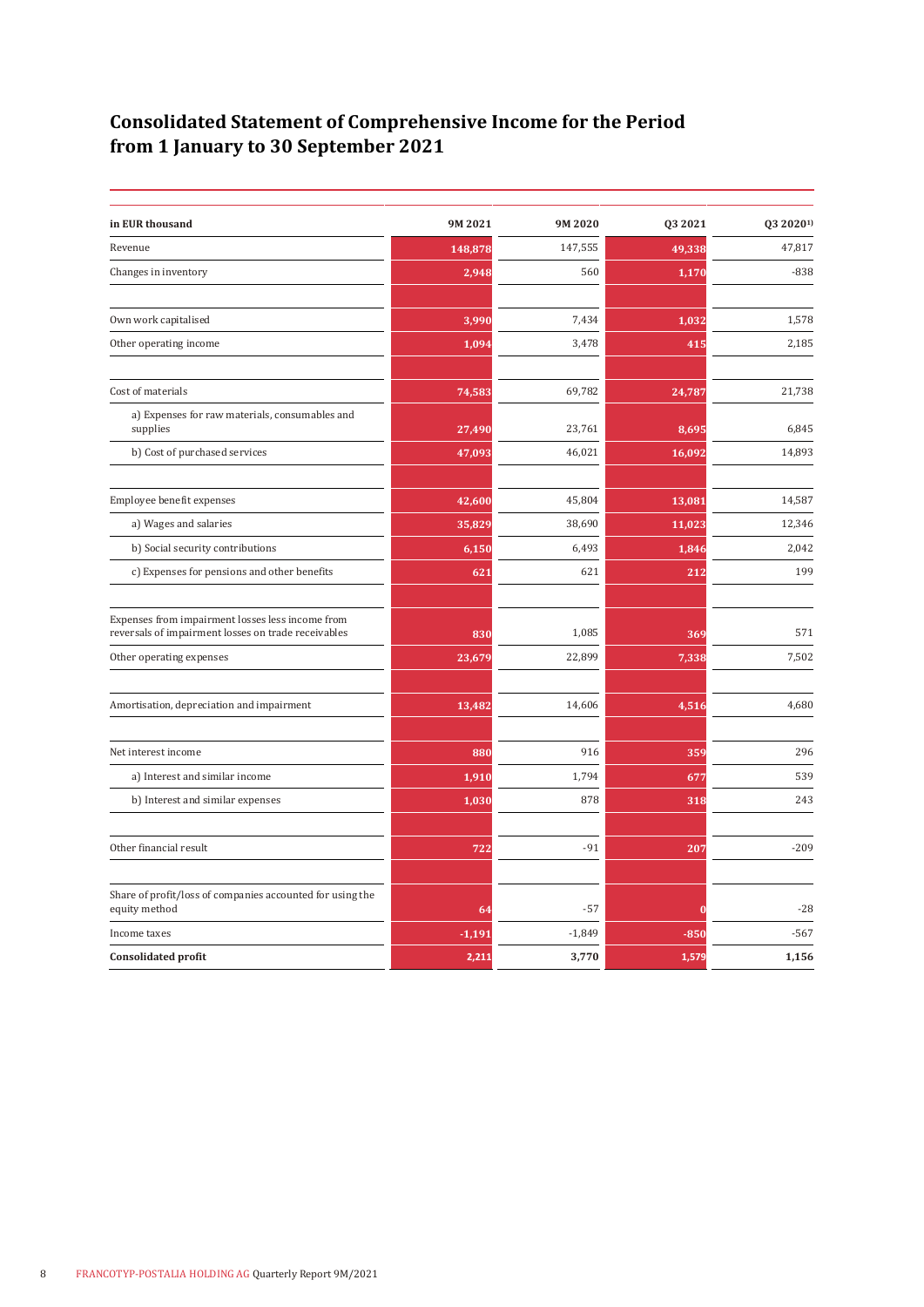| in EUR thousand                                                                              | 9M2021 | 9M 2020  | Q3 2021 | Q3 2020 <sup>1</sup> |
|----------------------------------------------------------------------------------------------|--------|----------|---------|----------------------|
| Other comprehensive income                                                                   |        |          |         |                      |
| Adjustment of provisions for pensions and similar                                            |        |          |         |                      |
| liabilities                                                                                  | $-220$ | $-247$   | $-74$   | $-83$                |
| thereof taxes                                                                                | 65     | 68       | 21      | 22                   |
| Other comprehensive income not to be reclassified to<br>profit or loss in subsequent periods | $-220$ | $-247$   | $-74$   | $-83$                |
| Foreign currency translation of financial statements of<br>foreign entities                  | 1,238  | $-2,065$ | 586     | $-1,411$             |
| Net investments in foreign operations                                                        | 29     | $-48$    |         | $-16$                |
| thereof taxes                                                                                | $-13$  | 21       |         | $\overline{7}$       |
| Cash flow hedges - effective part of changes to fair value                                   | $-257$ | 516      |         | 151                  |
| thereof taxes                                                                                | 111    | $-223$   |         | $-65$                |
| Cash flow hedges - hedging costs                                                             | $-37$  | 34       | $-15$   | $\sqrt{6}$           |
| thereof taxes                                                                                | 16     | $-15$    |         | $-3$                 |
| Cash flow hedges - reclassified to profit or loss                                            | 112    | $-205$   | 51      | $-37$                |
| thereof taxes                                                                                | $-48$  | 89       | $-22$   | 17                   |
| Other comprehensive income to be reclassified to<br>profit or loss in subsequent periods     | 1,085  | $-1,768$ | 615     | $-1,307$             |
| Other comprehensive income after taxes                                                       | 865    | $-2,015$ | 541     | $-1,390$             |
| Total comprehensive income/loss                                                              | 3,076  | 1,755    | 2,121   | $-234$               |
| Consolidated profit                                                                          | 2,211  | 3,770    | 1,579   | 1,156                |
| thereof attributable to the shareholders of FP Holding                                       | 2,211  | 3,770    | 1,579   | 1,156                |
| Total comprehensive income/loss                                                              | 3,076  | 1,755    | 2,121   | $-234$               |
| thereof attributable to the shareholders of FP Holding                                       | 3,076  | 1,755    | 2,121   | $-234$               |
| Earnings per share (basic in EUR)                                                            | 0.14   | 0.24     | 0.10    | 0.13                 |
| Earnings per share (diluted in EUR)                                                          | 0.14   | 0.24     | 0.10    | 0.12                 |

 $\overline{1}$  The amount of depreciation for Q3 2020 has been determined based on adjusted depreciation for H1 2020 as compared to the reported depreciation for H1 2020:

Depreciation as reported for H1 2020 11,185<br>Adjustment -1,259

Adjustment -1,259<br>Adjusted depreciation for H1 2020 9,926 Adjusted depreciation for H1 2020

Explanation: The adjustment had to be made to reflect the full effect of the change in the estimate for the useful life of rental equipment as of 31 December 2019 also in H1 2020. For technical reasons, the effect of the change in the estimate for the useful life of rental equipment in Q1 and H1 2020 was not presented in all<br>subsidiaries. The inclusion of the effect of the change in estimate r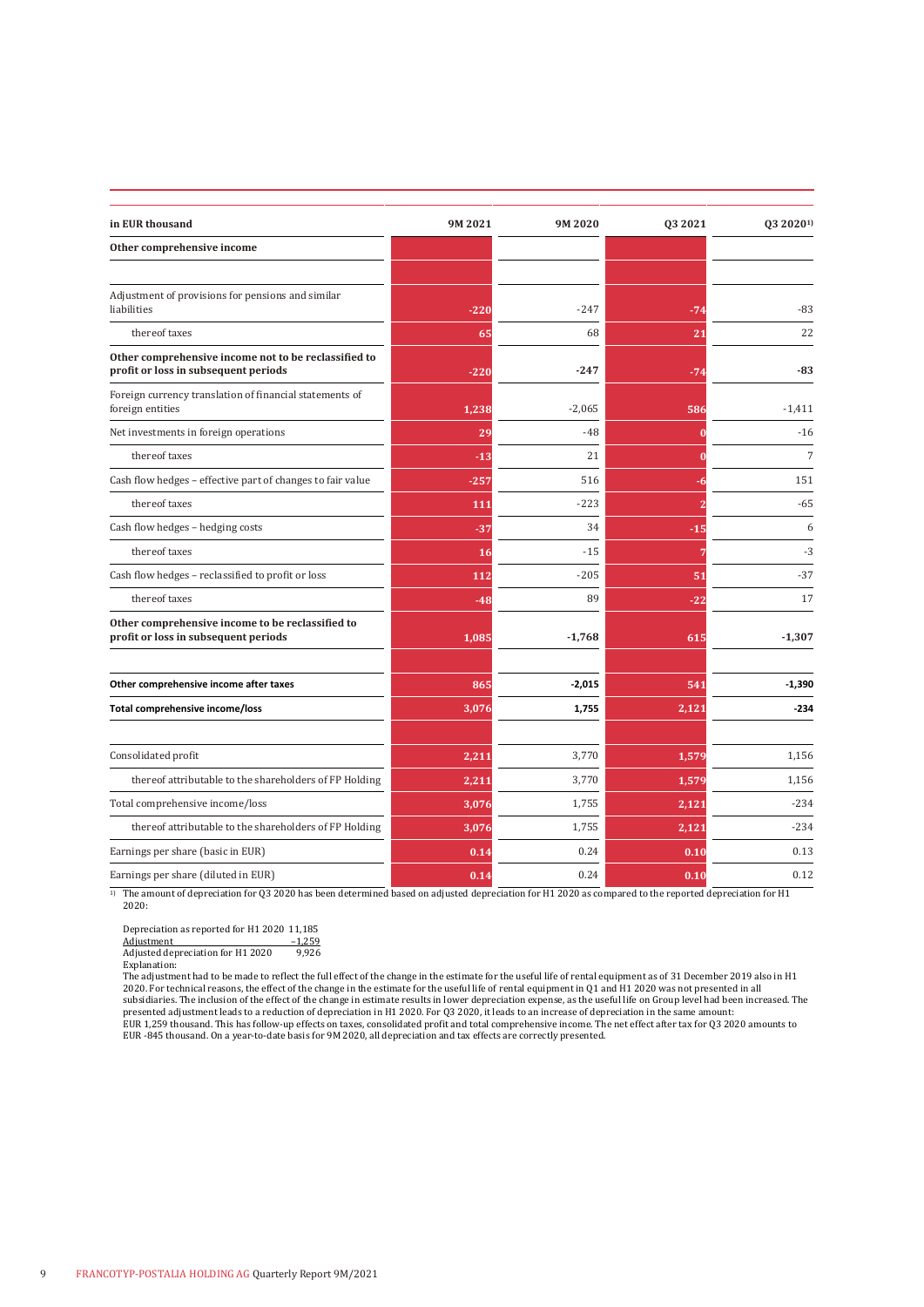### **Consolidated Interim Statement of Financial Position as at 30 September 2021**

| 30 Sept. 2021 | 31 Dec. 2020 |
|---------------|--------------|
| 77,372        | 82,154       |
| 23,604        | 28,321       |
| 14,539        | 18,040       |
| 2,823         | 3,409        |
| 3,901         | 3,829        |
| 2,342         | 3,043        |
| 24,032        | 24,898       |
| 2,378         | 2,556        |
| 2,617         | 3,252        |
| 2,916         | 3,471        |
| 15,955        | 15,455       |
| 167           | 163          |
| 10,149        | 10,345       |
| 16,687        | 16,317       |
| 16,320        | 15,674       |
| 368           | 643          |
| 1,128         | 984          |
| 831           | 831          |
| 297           | 153          |
| 1,772         | 1,289        |
|               |              |
| 89,738        | 91,845       |
| 16,205        | 11,509       |
| 5,674         | 4,417        |
| 335           | 232          |
| 10,196        | 6,861        |
| 17,920        | 17,689       |
| 11,767        | 13,661       |
| 6,843         | 6,679        |
|               | 566          |
| 4,924         | 6,417        |
| 13,231        | 12,877       |
| 5,374         | 4,986        |
| 7,856         | 7,891        |
| 30,615        | 36,109       |
|               |              |
| 167,110       | 174,000      |
|               |              |

<sup>1)</sup> Cash and cash equivalents includes postage credit managed by the FP Group of EUR 12,133 thousand (previous year EUR 12,929 thousand).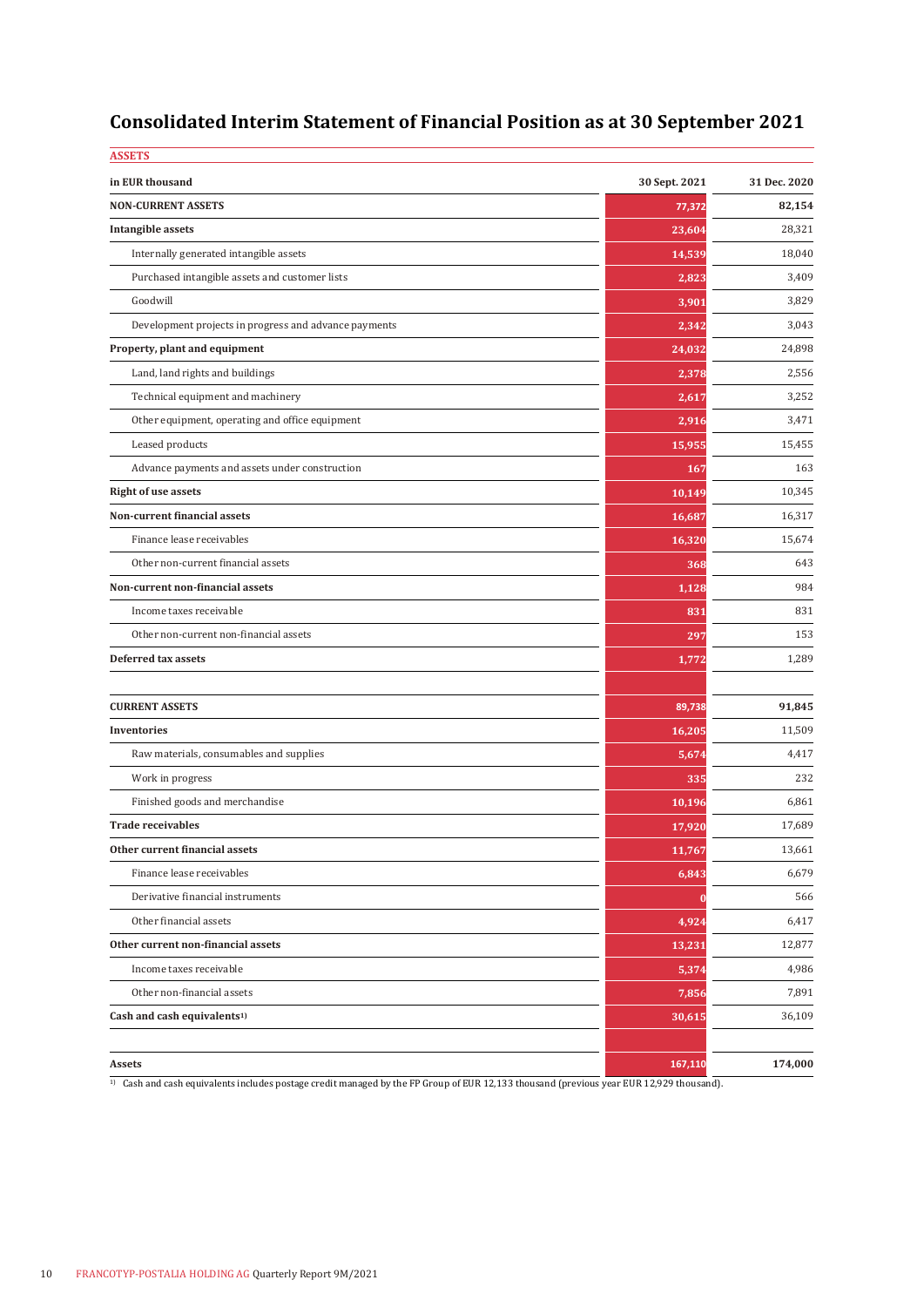| <b>EQUITY AND LIABILITIES</b>                            |               |              |
|----------------------------------------------------------|---------------|--------------|
| in EUR thousand                                          | 30 Sept. 2021 | 31 Dec. 2020 |
| <b>EQUITY</b>                                            | 16,746        | 13,670       |
| Share capital                                            | 16,301        | 16,301       |
| Capital reserves                                         | 34,296        | 34,296       |
| Stock option reserve                                     | 1,544         | 1,544        |
| Treasury shares                                          | $-1,066$      | $-1,066$     |
| Loss carried forward                                     | $-29,098$     | $-13,951$    |
| Consolidated profit/loss after non-controlling interests | 2,211         | $-15,147$    |
| Other comprehensive income                               | $-7,442$      | $-8,308$     |
| <b>NON-CURRENT LIABILITIES</b>                           | 66,132        | 74,240       |
| Provisions for pensions and similar obligations          | 20,175        | 20,537       |
| Other provisions                                         | 4,948         | 5,358        |
| Financing liabilities                                    | 36,424        | 43,288       |
| Other financial liabilities                              | 2,000         | 1,992        |
| Other non-financial liabilities                          | 732           | 471          |
| Deferred tax liabilities                                 | 1,853         | 2,595        |
| <b>CURRENT LIABILITIES</b>                               | 84,232        | 86,090       |
| Tax liabilities                                          | 5,764         | 3,767        |
| Other provisions                                         | 12,259        | 15,793       |
| Financing liabilities                                    | 3,456         | 3,675        |
| Trade payables                                           | 12,386        | 14,139       |
| Other financial liabilities                              | 32,289        | 32,750       |
| thereof telepostage                                      | 26,573        | 26,525       |
| Other non-financial liabilities                          | 18,077        | 15,966       |
| <b>Equity and liabilities</b>                            | 167,110       | 174,000      |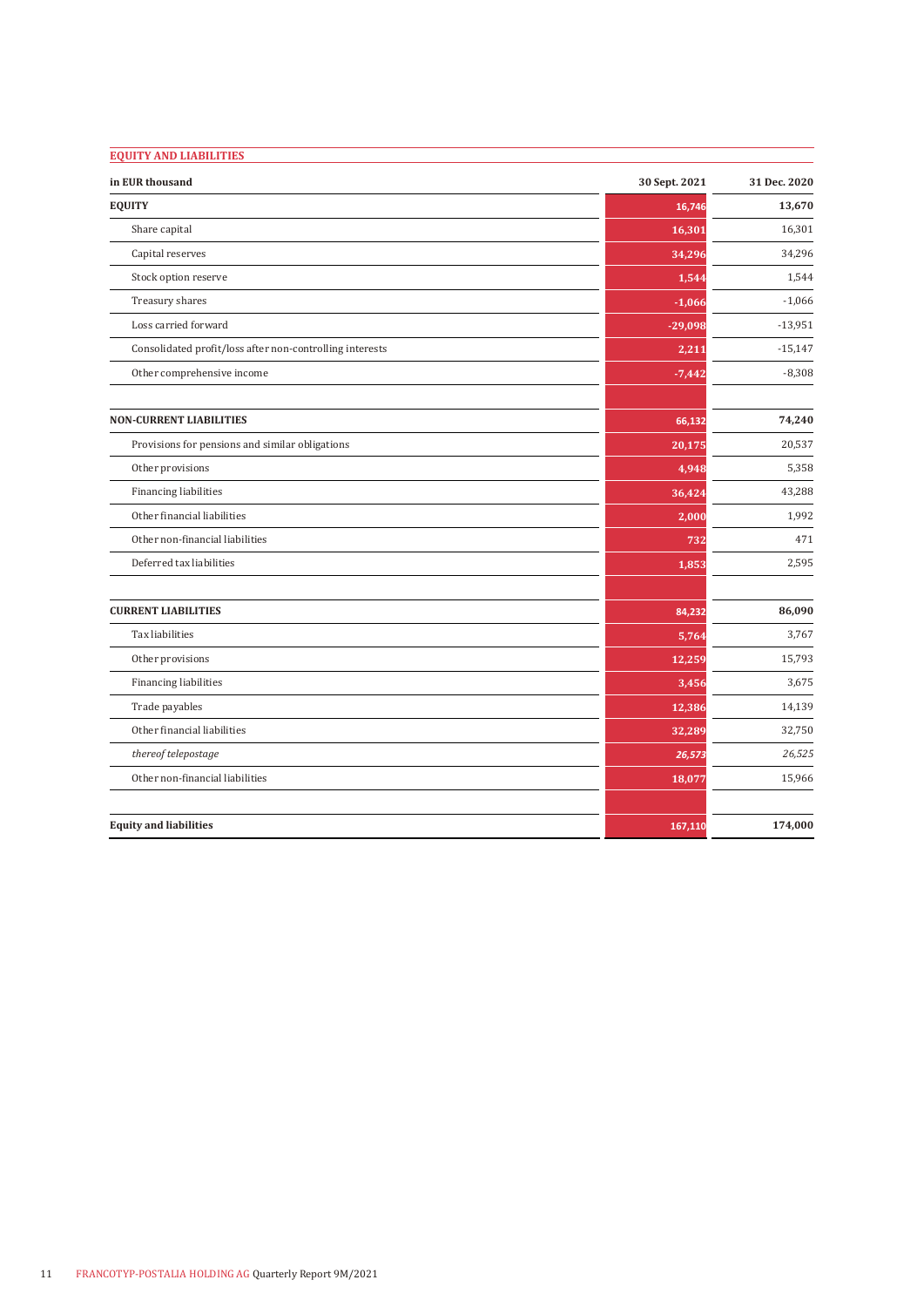#### **Consolidated Cash Flow Statement for the Period from 1 January to 30 September 2021**

| in EUR thousand                                                                                                 | 9M 2021  | 9M2020       |
|-----------------------------------------------------------------------------------------------------------------|----------|--------------|
| 1. Cash flow from operating activities                                                                          |          |              |
| Consolidated profit                                                                                             | 2,211    | 3,770        |
| Net income tax recognised in profit or loss                                                                     | 1,191    | 1,849        |
| Net interest income recognised in profit or loss                                                                | $-880$   | $-916$       |
| Amortisation, depreciation and impairment on non-current assets                                                 | 13,482   | 14,606       |
| Decrease (-)/increase (+) in provisions and tax liabilities                                                     | $-3,953$ | $-2,060$     |
| Loss $(+)/$ gain $(-)$ on the disposal of non-current assets                                                    | 199      | 242          |
| Decrease (+)/increase (-) in inventories, trade receivables and other assets                                    | $-3,652$ | -364         |
| Decrease (+)/increase (-) in finance lease receivables                                                          | $-813$   | 270          |
| Decrease $\left(\frac{1}{1}\right)$ increase $\left(\frac{1}{1}\right)$ in trade payables and other liabilities | 1,345    | 86           |
| Other non-cash expenses (+)/income (-)                                                                          | 590      | $-384$       |
| Interest received                                                                                               | 1,910    | 1,794        |
| Interest paid                                                                                                   | $-965$   | $-767$       |
| Income taxes received                                                                                           | 384      | $\mathbf{0}$ |
| Income taxes paid                                                                                               | $-1,440$ | $-560$       |
| Cash flow from operating activities                                                                             | 9,610    | 17,566       |
| 2. Cash flow from investing activities                                                                          |          |              |
| Payments for the capitalisation of development costs                                                            | $-68$    | $-4,924$     |
| Payments for capitalised interest on development costs                                                          | .g       | $-73$        |
| Proceeds/payments from disposals of items of fixed assets                                                       | 30       | 16           |
| Payments for investments in intangible assets                                                                   | $-373$   | $-569$       |
| Payments for investments in property, plant and equipment                                                       | $-4,655$ | $-3,172$     |
| Proceeds and payments for investments accounted for according to the equity method                              | 64       | $-480$       |
| Payments for investments in the acquisition of operations                                                       |          | $-1,263$     |
| Cash flow from investing activities                                                                             | $-5,011$ | $-10,465$    |
| 3. Cash flow from financing activities                                                                          |          |              |
| Bank loan repayments                                                                                            | $-6,918$ | $-2,459$     |
| Repayment of lease liabilities                                                                                  | $-2,936$ | $-2,829$     |
| Proceeds from the sale of treasury shares                                                                       |          | 350          |
| Proceeds from the assumption of bank loans                                                                      |          | 2            |
| Cash flow from financing activities                                                                             | $-9,854$ | $-4,936$     |
| Cash <sup>1)</sup>                                                                                              |          |              |
| Change in cash                                                                                                  | $-5,254$ | 2,165        |
| Change in cash due to currency translation                                                                      | 558      | $-748$       |
| Cash at the beginning of the period                                                                             | 23,180   | 18,518       |
| Cash at the end of the period                                                                                   | 18,483   | 19,935       |

1) Postage credit balances managed by the FP Group of EUR 12,133 thousand (previous year: EUR 10,281 thousand) are deducted from cash and cash equivalents and other liabilities.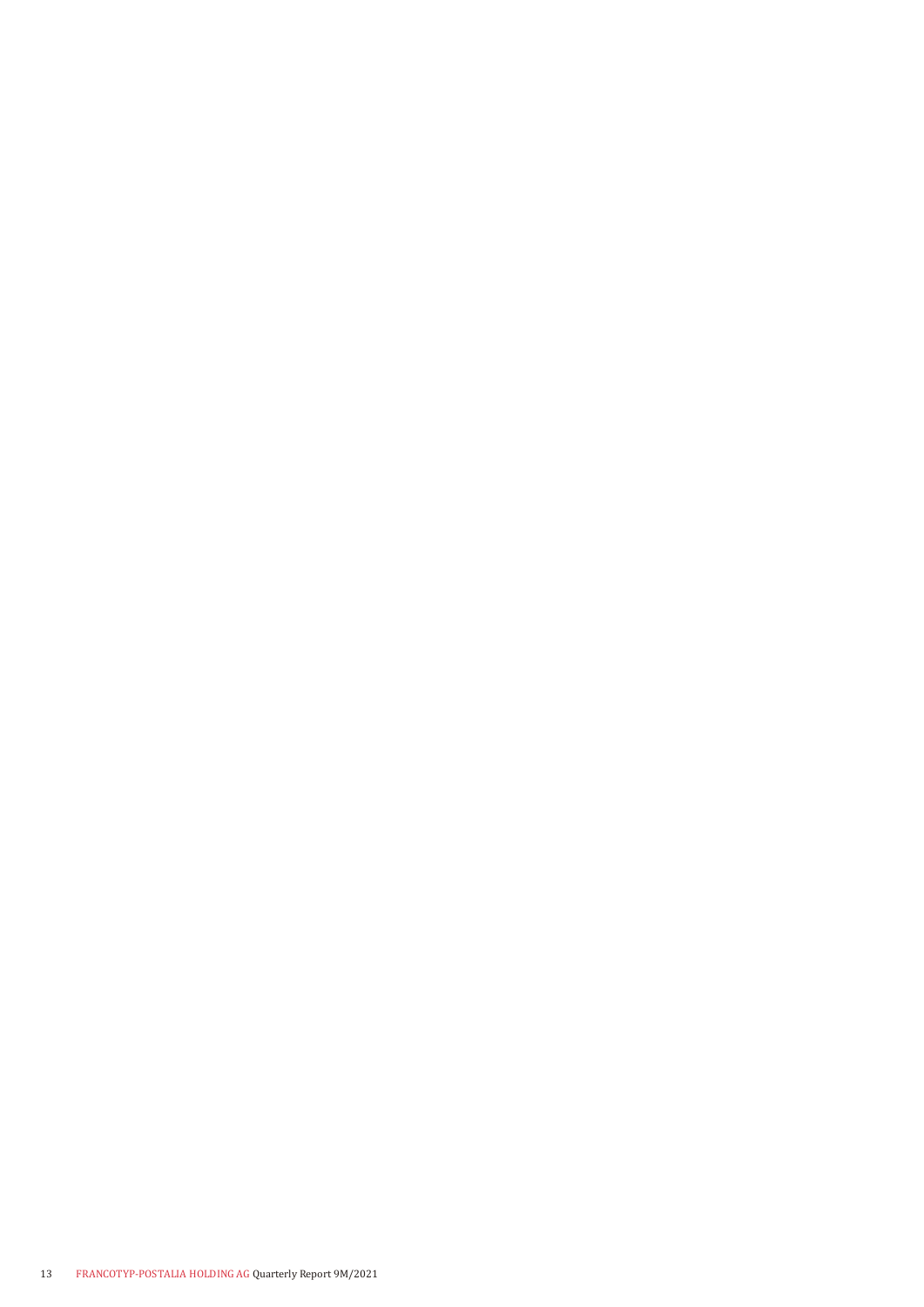#### **Consolidated Statement of Changes in Equity for the Period from 1 January to 30 September 2021**

| in EUR thousand                                                             | Share capital    | <b>Capital reserves</b> | <b>Stock option</b><br>reserve | <b>Treasury shares</b> | Consolidated<br>profit/loss |
|-----------------------------------------------------------------------------|------------------|-------------------------|--------------------------------|------------------------|-----------------------------|
| Equity on 1 Jan. 2020                                                       | 16,301           | 34,743                  | 1,520                          | $-1,863$               | $-13,951$                   |
| Consolidated profit 1 Jan. - 30 Sept. 2020                                  | $\bf{0}$         | $\bf{0}$                | $\bf{0}$                       | $\bf{0}$               | 3,770                       |
| Foreign currency translation of financial<br>statements of foreign entities | $\boldsymbol{0}$ | $\boldsymbol{0}$        | $\boldsymbol{0}$               | $\boldsymbol{0}$       | $\boldsymbol{0}$            |
| Adjustment of provisions for pensions and<br>similar liabilities            | $\boldsymbol{0}$ | $\boldsymbol{0}$        | $\bf{0}$                       | $\bf{0}$               | $\bf{0}$                    |
| Cash flow hedges                                                            | $\boldsymbol{0}$ | $\boldsymbol{0}$        | $\boldsymbol{0}$               | $\boldsymbol{0}$       | $\boldsymbol{0}$            |
| Other comprehensive income 1 Jan. - 30<br>Sept. 2020                        | $\pmb{0}$        | $\bf{0}$                | $\bf{0}$                       | $\pmb{0}$              | $\bf{0}$                    |
| Total comprehensive income 1 Jan. - 30<br>Sept. 2020                        | $\bf{0}$         | $\bf{0}$                | $\bf{0}$                       | $\bf{0}$               | 3,770                       |
| Stock option settlement                                                     | $\boldsymbol{0}$ | $-447$                  | 24                             | 797                    | $\boldsymbol{0}$            |
| Equity on 30 Sept. 2020                                                     | 16,301           | 34,296                  | 1,544                          | $-1,066$               | $-10,180$                   |
| Equity on 1 Jan. 2021                                                       | 16,301           | 34,296                  | 1,544                          | $-1,066$               | $-29,098$                   |
| Consolidated profit 1 Jan. - 30 Sept. 2021                                  | $\bf{0}$         | $\bf{0}$                | $\bf{0}$                       | $\bf{0}$               | 2,211                       |
| Foreign currency translation of financial<br>statements of foreign entities | $\boldsymbol{0}$ | $\boldsymbol{0}$        | $\boldsymbol{0}$               | $\mathbf{0}$           | $\boldsymbol{0}$            |
| Adjustment of provisions for pensions and<br>similar liabilities            | 0                | $\boldsymbol{0}$        | 0                              | $\bf{0}$               | $\boldsymbol{0}$            |
| Cash flow hedges                                                            | $\Omega$         | $\theta$                | 0                              | $\theta$               |                             |
| Other comprehensive income 1 Jan. - 30<br>Sept. 2021                        | 0                | $\bf{0}$                | $\bf{0}$                       | $\bf{0}$               | $\bf{0}$                    |
| Total comprehensive income 1 Jan. - 30<br>Sept. 2021                        | $\boldsymbol{0}$ | $\boldsymbol{0}$        | $\pmb{0}$                      | $\boldsymbol{0}$       | 2,211                       |
| Equity on 30 Sept. 2021                                                     | 16,301           | 34,296                  | 1,544                          | $-1,066$               | $-26,887$                   |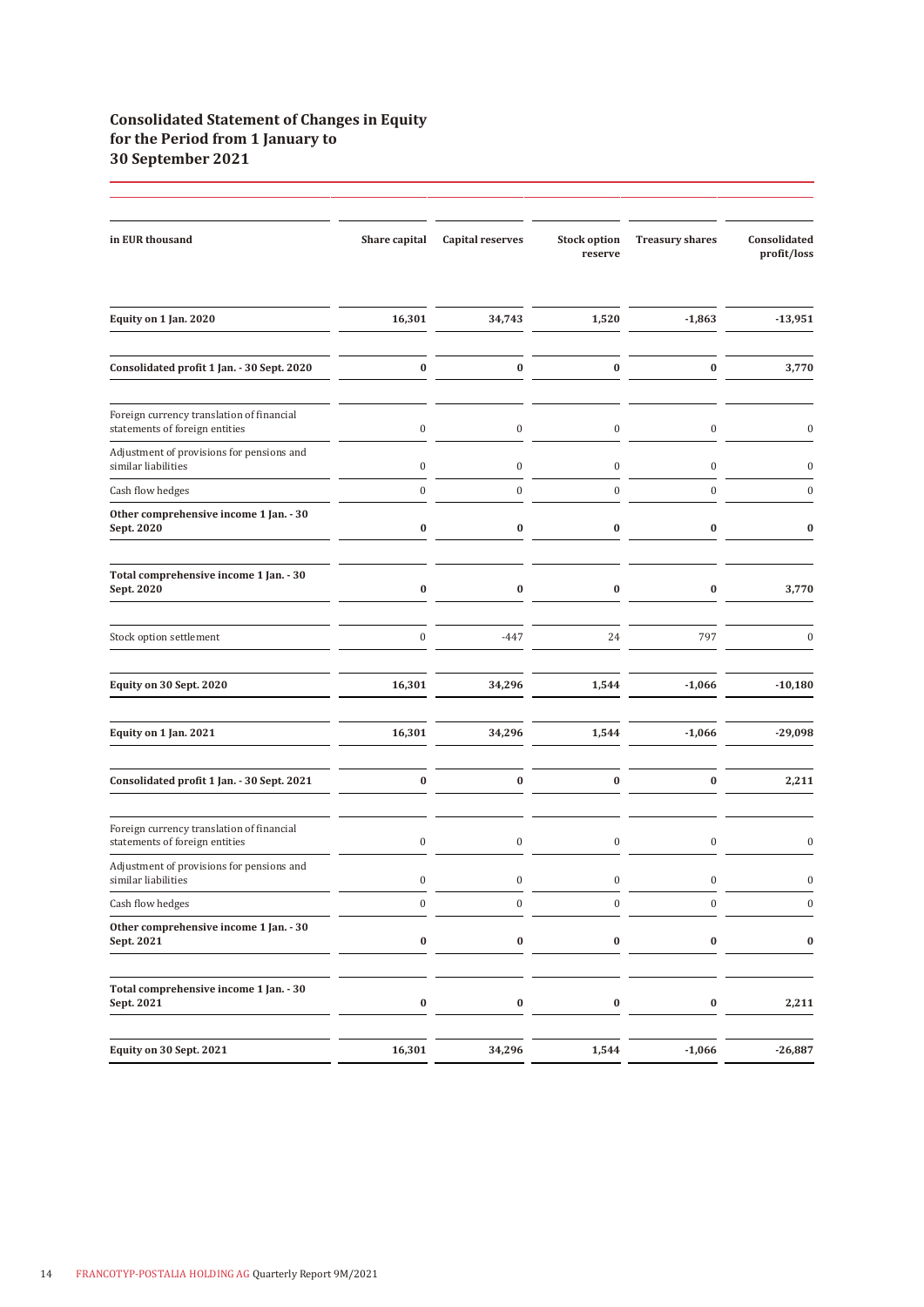| <b>Total equity</b> | Equity<br>hedging attributable to<br>the<br>shareholders of<br><b>FP Holding</b> | <b>Reserve from</b><br>transactions | <b>Reserve from</b><br>cash flow<br>hedge | <b>Difference</b><br>amount from<br>acquisition of<br>shares of other<br>shareholders | Adjustment<br>due to IAS 19 | Net<br>currency investments in<br>foreign<br>operations | Foreign<br>translation |
|---------------------|----------------------------------------------------------------------------------|-------------------------------------|-------------------------------------------|---------------------------------------------------------------------------------------|-----------------------------|---------------------------------------------------------|------------------------|
| 31,991              | 31,991                                                                           | $-69$                               | $-492$                                    | $-439$                                                                                | $-5,122$                    | 18                                                      | 1,344                  |
|                     |                                                                                  |                                     |                                           |                                                                                       |                             |                                                         |                        |
| 3,770               | 3,770                                                                            | $\pmb{0}$                           | $\pmb{0}$                                 | $\bf{0}$                                                                              | $\pmb{0}$                   | $\pmb{0}$                                               | $\pmb{0}$              |
| $-2,113$            | $-2,113$                                                                         | $\boldsymbol{0}$                    | $\boldsymbol{0}$                          | $\boldsymbol{0}$                                                                      | $\boldsymbol{0}$            | $-48$                                                   | $-2,065$               |
| $-247$              | $-247$                                                                           | $\boldsymbol{0}$                    | $\boldsymbol{0}$                          | $\bf{0}$                                                                              | $-247$                      | $\bf{0}$                                                | $\bf{0}$               |
| 345                 | 345                                                                              | 34                                  | 311                                       | $\boldsymbol{0}$                                                                      | $\boldsymbol{0}$            | $\bf{0}$                                                | $\bf{0}$               |
| $-2,015$            | $-2,015$                                                                         | 34                                  | 311                                       | $\bf{0}$                                                                              | $-247$                      | $-48$                                                   | $-2,065$               |
| 1,755               | 1,755                                                                            | 34                                  | 311                                       | $\pmb{0}$                                                                             | $-247$                      | $-48$                                                   | $-2,065$               |
| 374                 | 374                                                                              | $\bf{0}$                            | $\mathbf{0}$                              | $\mathbf{0}$                                                                          | $\boldsymbol{0}$            | $\boldsymbol{0}$                                        | $\boldsymbol{0}$       |
| 34,119              | 34,119                                                                           | $-35$                               | $-181$                                    | $-439$                                                                                | $-5,369$                    | $-30$                                                   | $-722$                 |
| 13,670              | 13,670                                                                           | 24                                  | 16                                        | $-439$                                                                                | $-5,836$                    | $-21$                                                   | $-2,053$               |
| 2,211               | 2,211                                                                            | $\pmb{0}$                           | $\pmb{0}$                                 | $\pmb{0}$                                                                             | $\pmb{0}$                   | $\pmb{0}$                                               | $\pmb{0}$              |
| 1,267               | 1,267                                                                            | $\boldsymbol{0}$                    | $\boldsymbol{0}$                          | $\bf{0}$                                                                              | $\boldsymbol{0}$            | 29                                                      | 1,238                  |
| $-220$              | $-220$                                                                           | $\boldsymbol{0}$                    | $\boldsymbol{0}$                          | $\bf{0}$                                                                              | $-220$                      | $\boldsymbol{0}$                                        | $\boldsymbol{0}$       |
| $-183$              | $-183$                                                                           | $-37$                               | $-145$                                    | $\boldsymbol{0}$                                                                      | $\boldsymbol{0}$            | $\boldsymbol{0}$                                        | $\boldsymbol{0}$       |
| 865                 | 865                                                                              | $-37$                               | $-145$                                    | $\pmb{0}$                                                                             | $-220$                      | 29                                                      | 1,238                  |
|                     |                                                                                  |                                     |                                           |                                                                                       |                             |                                                         |                        |
| 3,076               | 3,076                                                                            | $-37$                               | $-145$                                    | $\pmb{0}$                                                                             | $-220$                      | ${\bf 29}$                                              | 1,238                  |
| 16,746              | 16,746                                                                           | $-13$                               | $-130$                                    | $-438$                                                                                | $-6,055$                    | 10                                                      | $-815$                 |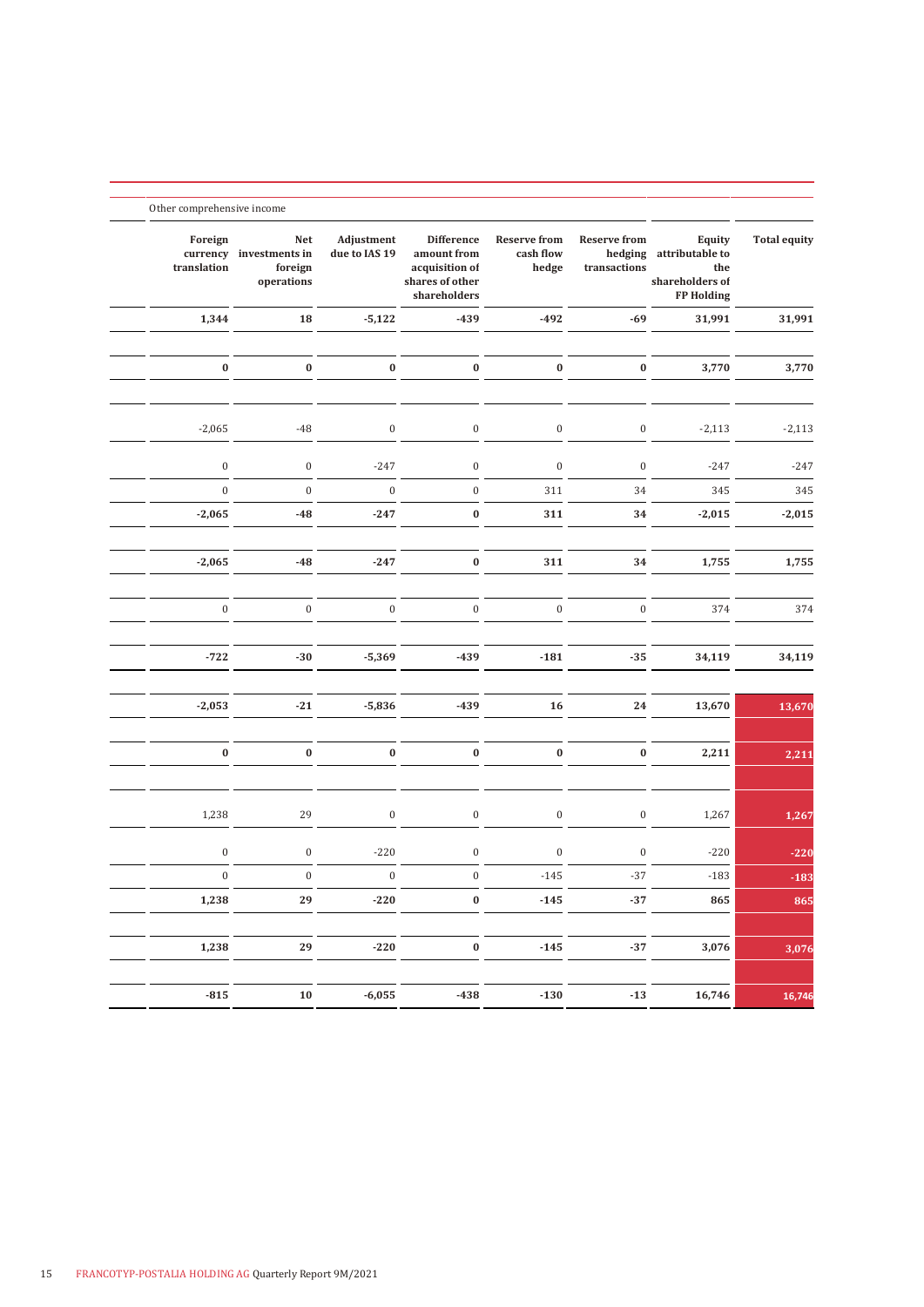#### **Financial calendar**

| <b>FINANCIAL CALENDAR 2022</b>         |                  |
|----------------------------------------|------------------|
| Consolidated financial statements 2021 | 28 April 2022    |
| Results for the first quarter 2022     | 25 May 2022      |
| Annual General Meeting, Berlin         | 15 June 2022     |
| Results for the half year 2022         | 1 September 2022 |
| Results for the third quarter 2022     | 24 November 2022 |

#### **Further information about the company**

The stock-listed and globally operating FP Group, headquartered in Berlin, is an expert in solutions that make office and work life easier and more efficient. The FP Group has four business units: Software & Business Process Automation, Franking & Office Solutions, IoT and Mail Services. As the market leader in Germany and Austria and the world's thirdlargest provider of franking systems, the FP Group is a well-established player with almost 100 years of corporate history. FP is represented in ten countries by its own subsidiaries and in 40 other countries via a dealer network. In the Software & BPA business, FP optimises customers' business processes and offers solutions such as electronic signatures, hybrid mail, input/output management for physical and digital documents and the datadriven automation of complex business processes. In the growth areas of Internet of Things (IoT), FP develops platform- and software-as-a-service solutions not only to record and transmit data, but also to format this data and make it usable for customers. In the Mail Services business, FP offers the consolidation of business mail and counts among the leading providers in Germany. The Group generated sales of around 196 million euros in 2020.

Further information can be found at www.fp-francotyp.com.

#### **Further Note**

This quarterly report is a non-binding convenience translation from German.

#### **Imprint**

#### **Editor and contact**

Francotyp-Postalia Holding AG Investor Relations Prenzlauer Promenade 28 13089 Berlin Germany

Telephone: +49 (0)30 220 660 410 Telefax: +49 (0)30 220 660 425 E-mail: ir@francotyp.com Internet: www.fp-francotyp.com